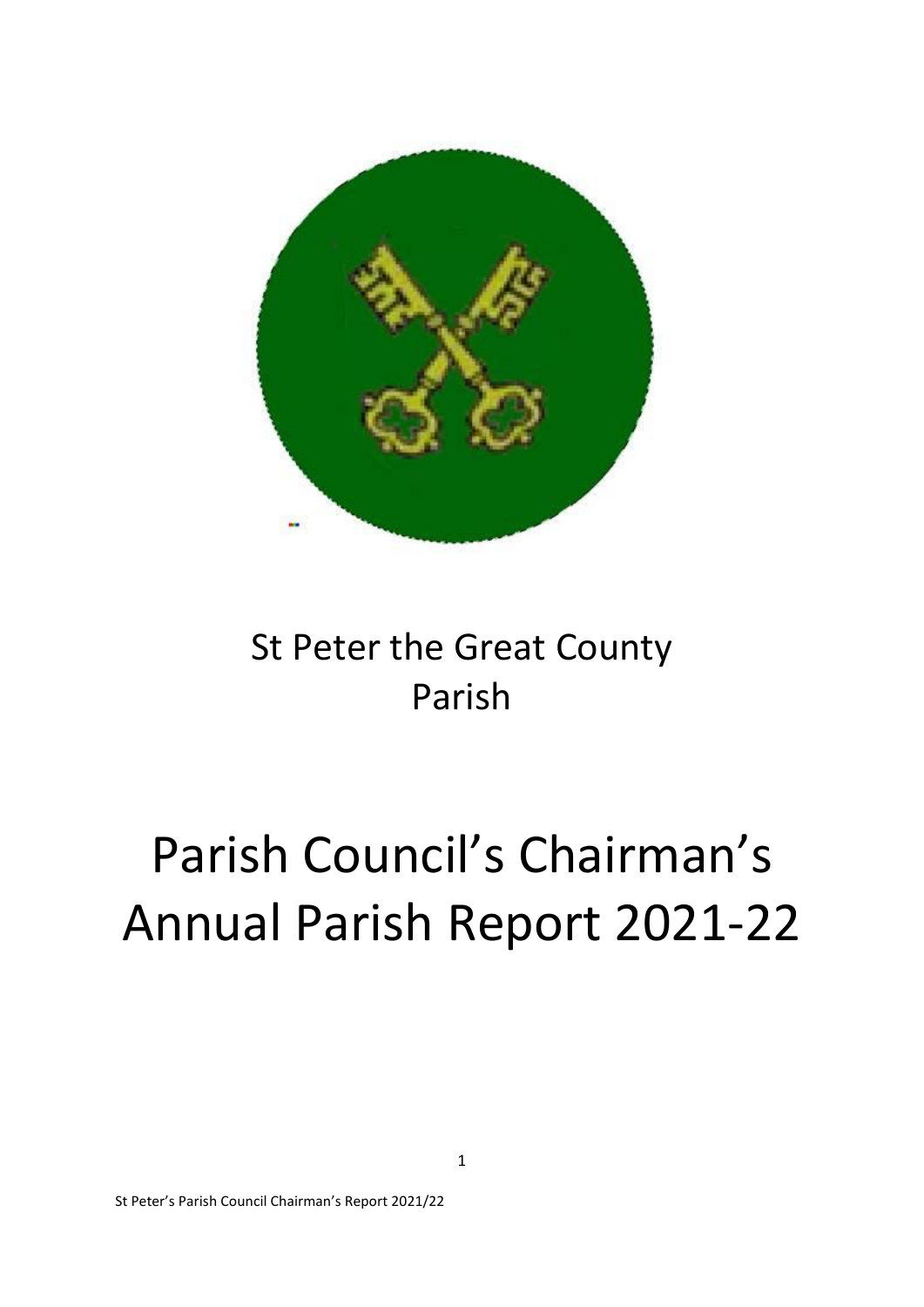# **Introduction**

Welcome to the review of the last twelve months in the life of your parish. This report summarises the principal activities of your council and the key developments in the parish during that time.

### **The last 12 months**

Last year's report was written at the end of April going into May. At that time, I wrote about coming out of the first lockdown. It has been another difficult year since then, with lockdowns and restrictions either imposed or self-imposed as we tried to learn to carry on during the covid pandemic. However there now does appear to be a better period coming. The vaccine campaign along with new treatments meant that in February the Government relaxed restrictions.

After two years of the pandemic are thoughts are always with those who have been affected by the loss of a loved one or friend; to those who have had covid 19, and those who are still suffering with long covid.

# **St Peters Friends of Worcester Food Bank**

The Group still continues to collect donations in support of the Worcester Food Bank. Our thanks go to the volunteers who carry out this service.

# **Coronavirus Vaccination Centre**

Since 2021 December 2021 St Peters Baptist has been a Worcester Coronavirus Vaccination centre. Although activity has scaled down the centre is still open 4 days during the week.

We thank everyone involved in the centre for their work.

# **Council Matters**

The Parish Council like the rest of the UK started to work within the Covid restrictions. The 2020 Covid Regulations gave the authority for Parish Councils to carry out their business remotely using video conferencing technology and meetings were held using zoom. In June 2021 the Covid Regulations withdrew this requirement and Parish Council meetings were required to be held in person. The Council returned to meeting in the Village Hall within requirements of social distancing and mask wearing.

In June 2021 the casual vacancy for Councillor on the Parish Council was filled by the co-option of local resident Angie Wycherley.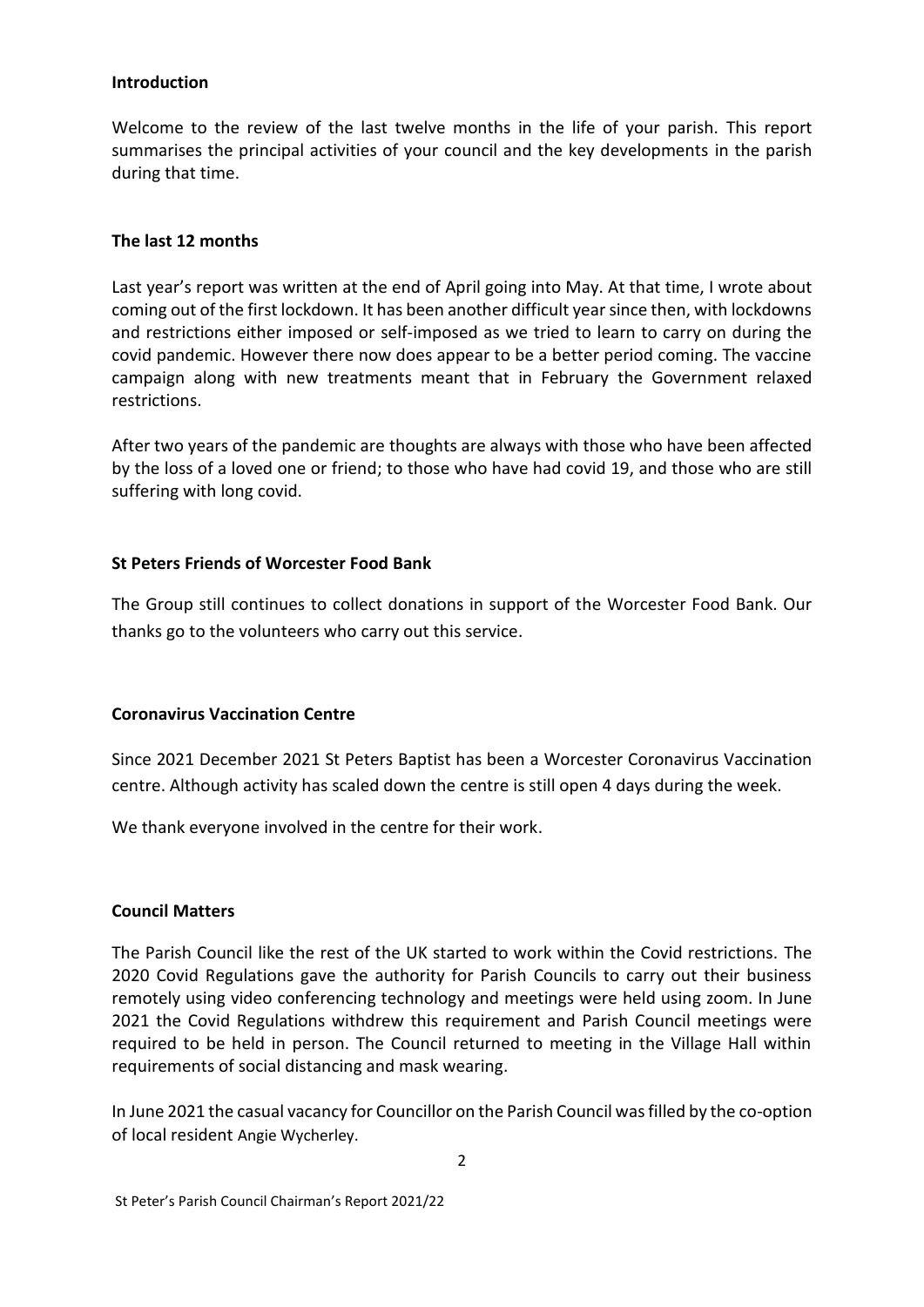In late March 2022, Cllr Mike Johnson resigned from the Parish Council. Mike was also one of the 2 City Councillors representing St Peter's. Mike had also indicated that he would not be standing for re-election as a City Councillor in the May 2022 elections. Mike was at the time of his resignation the longest concurrent serving Councillor who had been a Parish Councillor for 10 years. The Council recognised Mike's diligent and active service over that period. It is appropriate that such a long serving Parish Councillor who also served as a City Councillor is recognised ins this Annual Parish Report for his service in representing the residents of the Parish and his contribution in resolving issues to benefit of the Parish. The vacancy for a Councillor on the Parish Council will be filled via the co-option mechanism.

Covid regulations led to the cancellation of the Annual Parish meeting and the Parish Council Annual Meeting in 2020. In May 2021 the Annual Parish Meeting and the Annual Parish Council Meeting were held using zoom. Councillors elected myself as Chairman for the year, and Councillor Alan Tidy was elected as Vice Chairman.

The Council invites our City and County Councillor Steve Mackay to our Parish Council Meeting. The arrangement with Steve allows us to work more as a partnership to solve and progress issues.

I have had the privilege of working closely with Councillor Alan Tidy since 2016 first as his Vice Chairman and then in the last few years as my Vice Chairman. Alan is always available to give advice and guidance to assist in in the functioning of the Parish Council. I value his counsel.

I have also worked closely with our Clerk, Alex Booth, for a number oy years. He is always professional, enthusiastic, diligent and gives a level headed approach to issues. He is personally committed and makes a positive contribution to parish life. I thank him for his support and record that it has been a pleasure to work with him.

# **Strategic Principles**

The Council uses it Strategic Principles to guide it in its activities. The Annual review required of the Principles gives Councillors the opportunity to review where the Parish Council priorities should be. Since their inception in 2017 at every annual review there is normally wide ranging discussion. In October the Council reviewed and confirmed the Strategic Principles as:

# **Council Objective**

To ensure that local residents' views are communicated and represented and that services are effectively delivered. To ensure that the parish, in terms of aesthetics, green spaces and community facilities, providing a pleasant, safe and socially cohesive environment for our residents.

# **Principles to be followed:**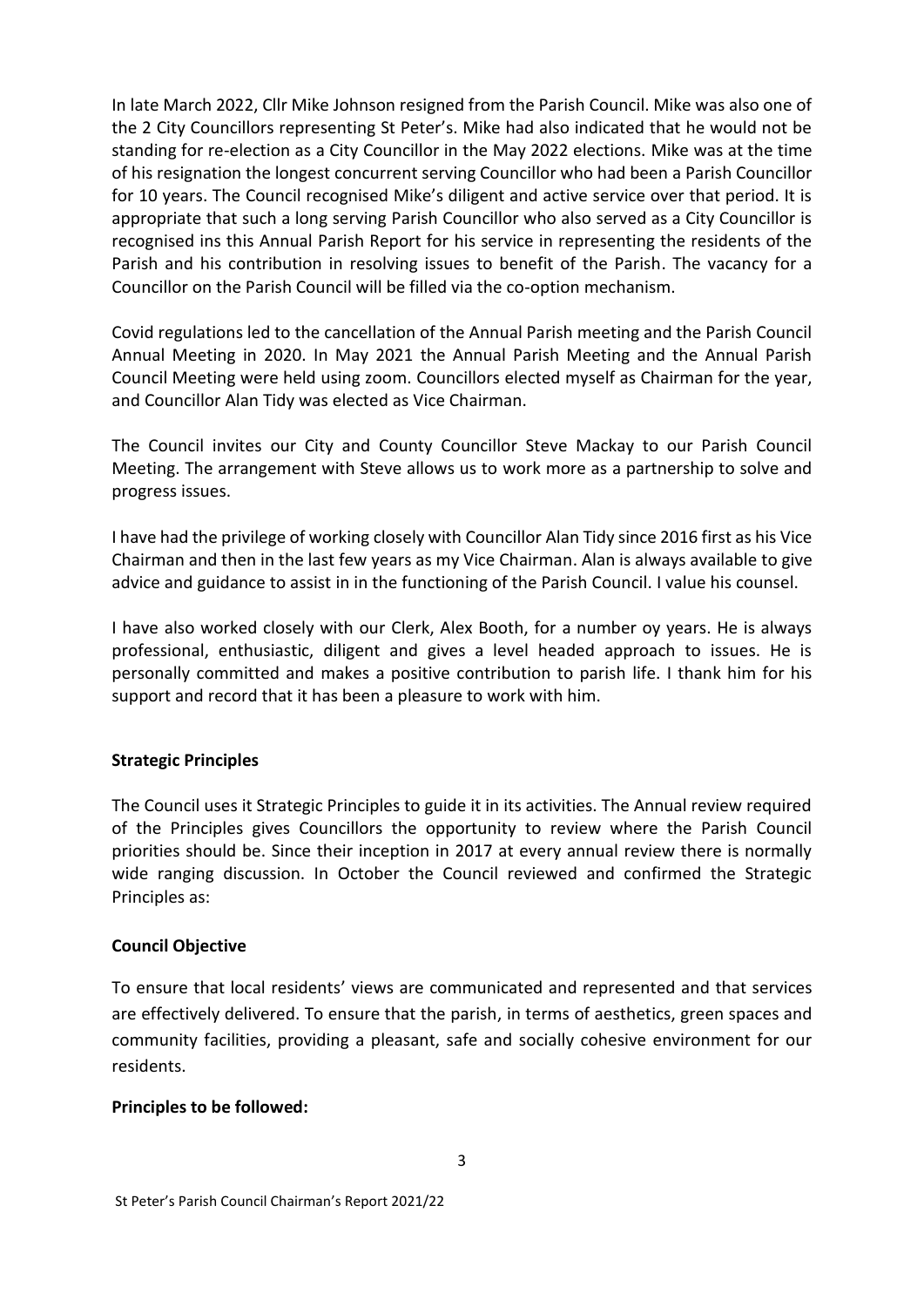- The Council will, on an annual basis, consider whether it is fulfilling its objectives and if it considers it is not, review whether the continuation of the Parish Council is to the benefit of the community and Parishioners of St Peters.
- The Council will continue to provide a warden style service, whilst recognising that the cost of this service will rise due to financial pressures on the City Council. The Council will not pay more than a maximum of 35% of the annual precept on the service and as such may need to modify what is provided or seek ways of providing the service via other means.
- The Council will seek to maintain and where possible enhance the environment and the aesthetics of the area. The Council will therefore generally not support any planning application that the Council considers does not fit into the general environment of the Parish and/or is not considered as neighbour friendly.
- The Council will continue to support the long-term provision of a village/community hall facility within the Parish but recognises that this needs to include facilities for our local secondary school age youth which are currently lacking. To achieve this the Council will continue to work closely with the Village Hall Association, the City Council and any other appropriate community group to ensure the objective is achieved. To assist in this the Council will look to maintain a healthy level of reserves of a minimum of £100k.
- The Council with the assistance of the Friends of St Peters Park advisory group will develop and maintains a rolling 4-year plan for the Parishes Parks and Green Spaces. The Plan will identify the role and future requirements for each green space and will identify varied green environments required.
- The Council recognises that the current Area 51 play area equipment in Power Park is at the end of its economic life and will work with the City Council on a replacement plan to ensure that a suitable facility is maintained in this location.
- The Council will continue to seek ways to improve the drainage within power park, and improve the sports pitch for the benefit of the local community.
- The Council will closely monitor the activity coming from the South Worcestershire Development Plan and seek to maximise any benefits that could come to the Parish in terms of facilities or funding, as well as identifying, commenting on and trying to minimise any adverse effects on the Parish
- The Council will continually review whether Newslink is the most effective way in terms of communicating and financing of communications with residents in the Parish.
- The Council will look to encourage community and group activities within the Parish across all age ranges. The Council will do this by facilitating arrangements as required and by providing access to Council grants and such other means as it considers suitable.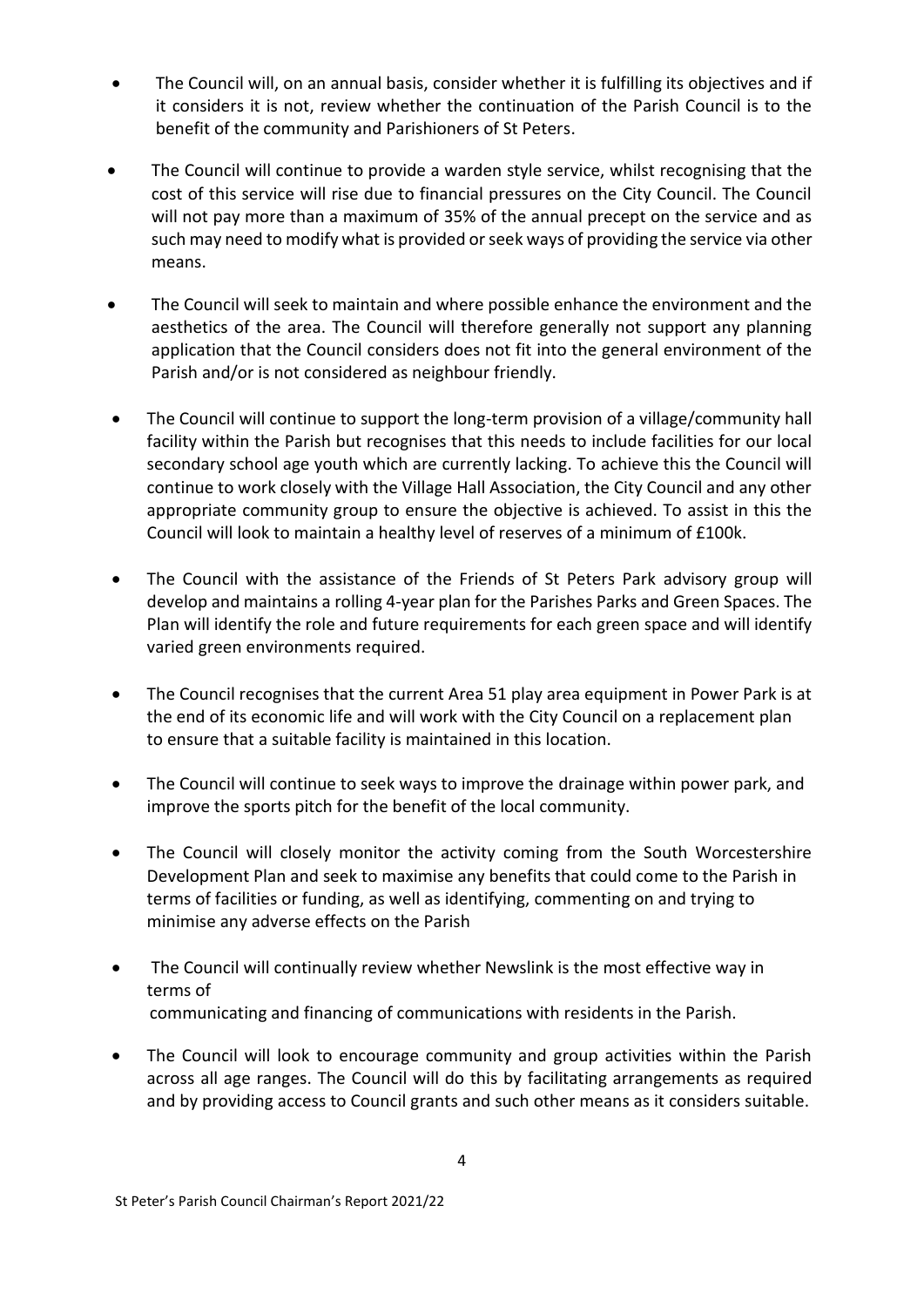- The Council will provide an annual parish festival to celebrate and bring together our community.
- The Council recognises the impact of the Covid-19 pandemic and that the health and well-being of our residents is a key component of a resilient and thriving community. As a result, it will endeavour to influence and support the policies, initiatives, and information campaigns of the principal local authorities and other local public health bodies that benefit the parish
- The Council will maintain a Council Office facility within the Parish.
- The Council will be financially prudent and will seek to minimise any increase in the level of annual precept.

Some of the principles have been updated, and there is a new one relating to well-being.

The Council refers to the Strategic Principles on a regular basis.

In January myself and our Clerk Alex Booth held a meeting with the Manging Director of Worcester City Council, David Blake and the Director of Operations, Homes and Communities Lloyd Jones. The Strategic Principles were used as the basis of the conversations to ensure that the city was aware of the Parish Council objectives for the benefit of the residents of St Peters. The meeting was wide ranging and very constructive as well as being open and to the point.

# **St. Peter's Village Hall**

Our Village Hall continues to be an important facility for our parish and as always, we thank the Village Hall Association Board (VHA) for the voluntary work they do to run this community facility.

Conversations are on-going with Tesco's in relation to the extension of the lease on the existing facility beyond 2027. These discussions are being tied in by the VHA to progression of an extension to the Village Hall which it was hoped would be funded through Worcester City's application to the Government's Town Improvement Fund. Good news was heard in the autumn of last year2021, that funding had been awarded to Worcester, but regrettably not for the full amount asked for.

This has meant that Worcester City has had to review all the projects that formed the original bid, and decide what should be progressed. The Village Hall extension is within the City's review process.

The Village Hall Association and in particular Roger Knight its chairman has worked hard to finalise a viable project, with reduced central funding. The proposal is for a new annex to be built by the MUGA on land owned by the VHA. The project is proposed to be funded by money from the Town Improvement Fund, funding from the Village Hall Association and also funding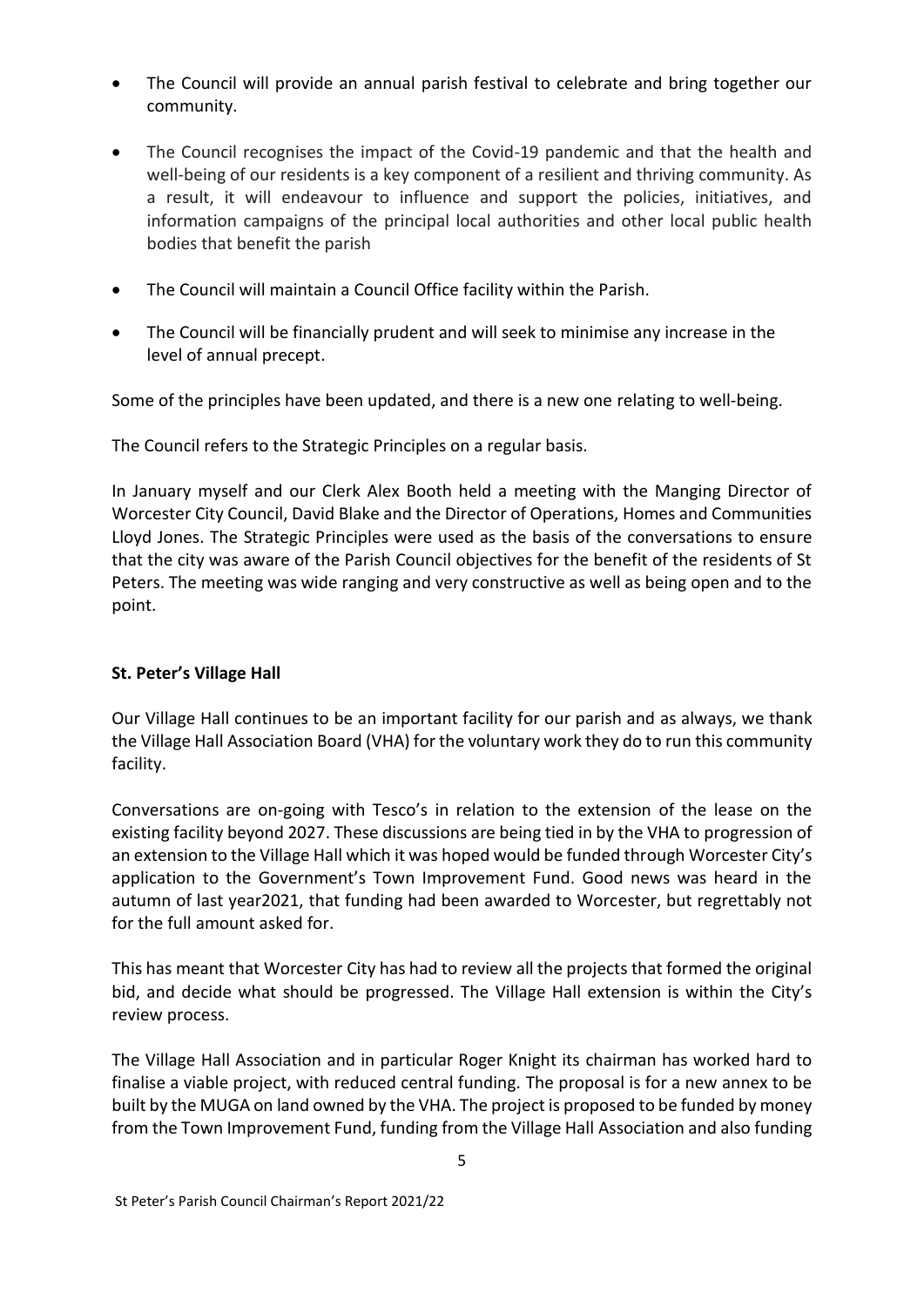from the Parish Council with revenues it has built over a large number of years. The Parish Council has recently provided a letter of support to the Village Hall Association and to the City Council showing its support to this St Peter's based improvement project.

It is understood that the project is proceeding well and hopefully very soon a positive result will be achieved with the final approval of the project. Once it is approved it is hoped that the annex will be built an up and running in 2023. At that point progression can also be made with Tesco on the extension to the existing facility.

St Peter's will then have a community facility that can satisfy all demands for use.

# **Green Spaces and the Friends of St. Peter's Parks**

2021 was relatively quiet in terms of activities in our parks, thanks to the on-going effects of the Covid Lockdowns. The parish enjoyed the first full year of the services of the City Council's new Area Team structure for their Operations Teams. In our case this involved the Worcester South Team who look after not only the parks and open spaces in St. Peter's but also those in Battenhall and Diglis. Our overall assessment is that this new structure has worked well with operatives getting to know their specific areas rather than being deployed ad-hoc across the entire city. This has ensured they get to know the problem areas and are quicker to respond when issues arise.

Our long-standing Parish Warden, Luke Capolongo was absent for much of the year and he subsequently moved on to a Civil Enforcement role within the City Council. Mike Lomax became our new Parish Warden. We thank Luke for his work in the parish over the last few years, particularly with the Friends of the Parks and we wish him well in his new post. We welcome Mike to the parish, an area he previously lived in and knows well. He has already made an impact by being pro-active in dealing with resident's issues, be they graffiti, tree and shrub issues or littering. The parish council have renewed the warden scheme for 2022/23 with the city council with a particular view to progressing a number of projects in our parks. The scheme will be kept under review.

In terms of our parish parks over the last twelve months then we have seen:

- Completion of the Broomhall Bridge works and landscaping in Power Park and the replacement of the park benches in the immediate surroundings.
- Replacement of the Play Equipment in Grasshopper Park
- Completion of the agreed additional security measures to restrict unauthorised vehicle entry to all our parks

Unfortunately, due to several factors, we were unable to get the outdoor gym equipment installed in Power Park. The equipment has been purchased by the Parish Council and the installation plan is now fully signed off by the city council with the expectation that this will now be undertaken during early summer.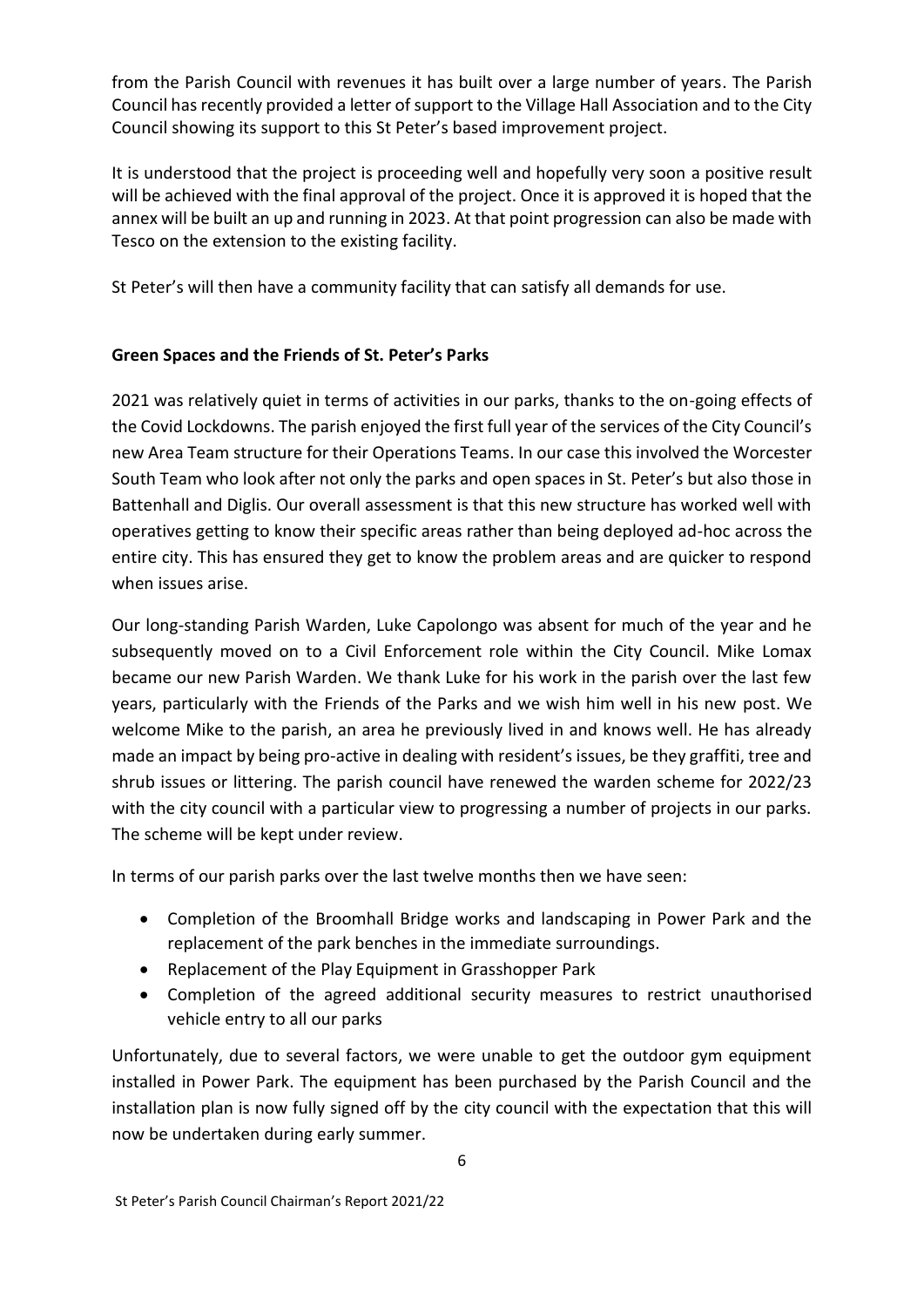Similarly, new benches for Aldersey Park and Grasshopper Park have also been purchased by the Parish Council but delivery was delayed due to pandemic disruption to distribution chains. The benches have now finally arrived and will be installed during May. Further benches are being acquired this year for Battenhall Park.

Other good news received during the year was City Council agreement to fund a new BMX pump track in St. Peter's with a recommended site in Battenhall Park currently being assessed by officers. This has been a long-sought project by the Parish Council. At the same time the City council also agreed to provide funds for replacement play equipment to be installed near the former Area 51 site in Power Park, given that the previous timber play equipment has all but gone. All this is in addition to the previously agreed funding for the replacement of the play equipment in Aldersey Park which is due to happen in 2023.

The Friends of St Peter's Parks operate as an Advisory Group to the Council led by their Chairman, Councillor Alan Tidy who is the Green Spaces portfolio holder for the Parish Council. The Friends work with the Parish Clerk and the Parish Warden to establish priorities for improvement works in our parks with requisite funding provided by the Parish Council. The pandemic and associated lockdowns forced our volunteers at the Friends of St. Peter's Parks into temporary "hibernation" from which they emerged in January following the lifting of the government's restrictions. The regular Community Litter-picks have already recommenced and as soon as materials arrive, there is a list of outstanding projects to get cracking on – including support for the Queen's Green Canopy Initiative as part of the Platinum Jubilee Celebrations and plans to create a parish centre.

# **Police Liaison**

Councillor Paul Walters is the lead on this area of activity, and is committed to growing the relationship between the Police and the Parish. The Partners and Communities Together (PACT) meetings recommenced in October and a further meeting was held in April. The Safer Neighbourhood Team has been strengthened with the appointment of a new PC. The team now consists of 2 PC's and 2 PCSO's. Representatives of the Safer Neighbourhood Team attended meetings of the Parish Council in July and in February. Members of the Police Team attending Parish Council meetings used to happen in the past, but had not happened for a number of years. These were extremely useful meetings for all parties. It was agreed that the Police will attend a Parish Council meeting 2 times a year.

The Police have adopted a process known as the Local Policing Charter, which builds on the Parish Contract already in place. The areas of concern are highlighted by the local community. This is useful as in our case Parish Councillors can ensure that the Police are aware of issues that are happening to/cause concern for residents. For St Peters the Parish Council has set the following community issues:

• Anti-Social Behaviour – Including Drug and Traveller issues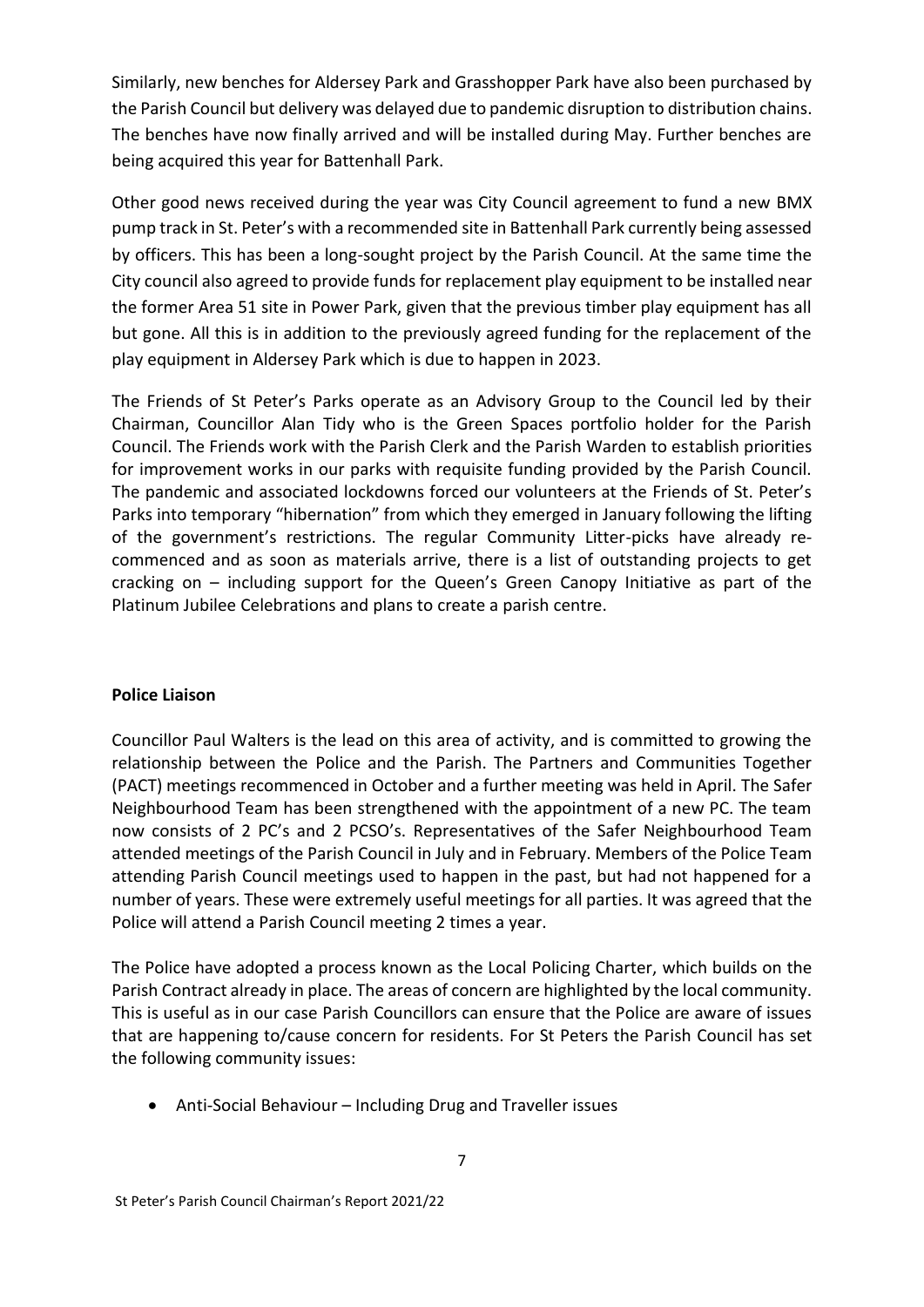- Speeding primarily on the Southern Link Road and also includes high levels of disruptive vehicle noise possibly from modified motor vehicles
- More Visible Presence

There have been some reports of Anti-Social Behaviour. One incident involved a number of people causing a disturbance outside the Village Hall. These individuals were identified by CCTV and Police action was taken. A further recent incident occurred by Bicton Avenue, and was dealt with quickly by the Police.

Overall reported incidents of Anti-Social Behaviour in the Parish are low, and in fact are reported as being the lowest in the city. Issues can be seen being posted on Facebook, but residents do not always report the incident/crime. If it is not reported the Police will not know about it, and do nothing. Then the Police think St Peter's has low incidents. So please report issues. Phone 101.

Again, unfortunately we have to report that there is little evidence of Police increasing vigilance in relation to speeding Motor Vehicles particularly on the Southern Link Road. Except there was one incident where it was reported by people in St Peters on 101 that there was a gathering of motor vehicles one evening in the area. This group had moved on from Warndon. The Police responded and impounded one vehicle and gave notices to several other drivers. The Parish Council with your local City and County Councillor Steve Mackay will continue to push for increased Police presence on the Southern Link Road and deployment of speed cameras. We are also raising the issue of having fixed average speed cameras and potentially noise cameras.

The increase of Police numbers within the Safer Neighbourhood Team, along with support from the City Councils Detached Youth Team should see an increase in Police presence within St Peters.

Early in 2020 Councillor Walters and myself had the pleasure of meeting the Assistant Police Crime Commissioner Paul Middleborough. This was a useful meeting where we were able to put the above points on our Parish priority issues to a senior official, emphasising the need for effective speed controls on the Southern Link Road.

Remember if you have an issue relating to Anti-Social Behaviour or Speeding, please contact 101 as it happens, or if it is a serious crime 999.

# **Planning and Highways**

The Parish Council is not a Planning Authority. The Principal Planning Authority is Worcester City Council. However, there are complications. The Parish of St Peter the Great County is on the southern boundary of the City of Worcester. Along the Parish's southern boundary is Norton Juxta Kempsey and Kempsey Parish Councils. Neither of the Parishes of Norton Juxta or Kempsey are Planning Authority's. However, there are Districts above them. Wychavon District Council boundary is Crookbarrow way down to just beyond the new pedestrian Bridge. In fact, there are a couple of streets in St Peters that are covered by Wychavon, and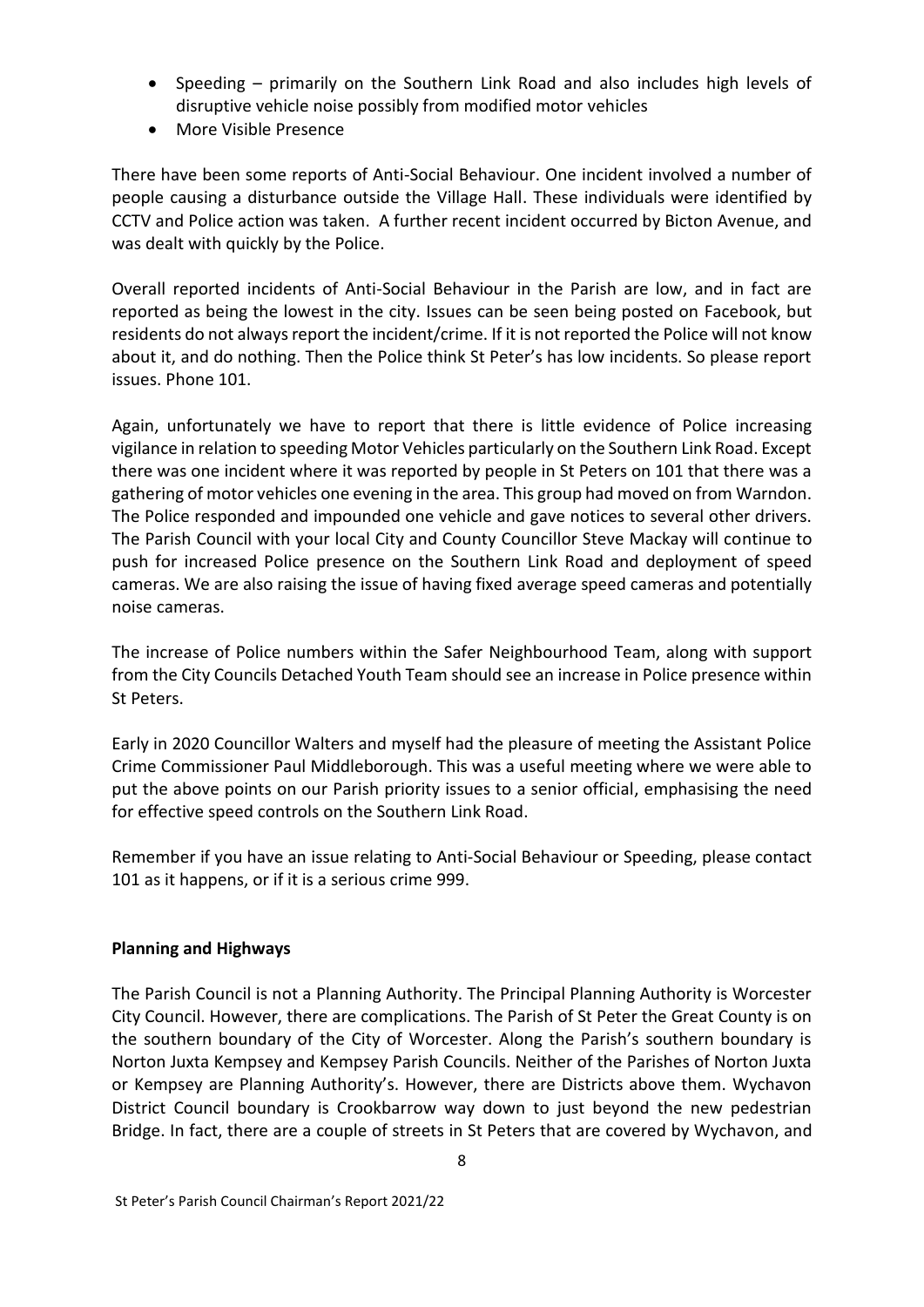hence they have different bin collectors as an example. The boundary then runs down past the St Peters roundabout and cross Broomhall Way and cuts along the southern boundary of the two Ketch Fields. Where Wychavon's Boundary ends, Malvern Hills District Council takes over. This is important as the fields running down Crookbarrow way are designated as being available for commercial development under the South Worcestershire Development Plan and any planning for that will be dealt with by Wychavon District Council as the lead in liaison with Worcester City Council and Malvern Hills District Council, the area to the south of St Peters roundabout is where Malvern District Council is the lead and the planning permission for the Warehouse Development weas dealt with by them as the land use was defined under the South Worcestershire Development Plan. Both the Ketch Fields are in St Peter's Parish and the Worcester City Council boundary and the City will deal with Planning permission there.

Complex. But it is important to note that with developments such as the Warehouse development by St Peter's roundabout, what the land would be used for had been agreed some time ago.

In all cases St Peter the Great County Parish Council has the right to be consulted and make representations on any planning applications that would affect the Parish.

Most of the Parish Councils dialogue has been with Worcester City Council over planning applications relating to submissions within the Parish and Worcestershire County Highways in relation to all works associated with the Southern Link Road.

Cllr David Saunders leads on planning and oversees our response to planning applications and issues. He supported by the Parish Council Clerk Alex Booth. In the last 12 months David has been quite busy. The Parish Council along with many residents raised objections to aspects of the Housing Association development of 92 dwellings on the Ketch roundabout Field. David led the Councils objections at the Planning Committee meeting. The main issue in the end was the location of the seven proposed 3 storey (4 with a roof) Apartment Blocks which are proposed as being on the boundary of the Southern Link Road at the front of the development. This is an eyesore. Disappointingly the Planning Committee agreed the application. Of the City Councillors on the Planning Committee, 4 voted for the application, I against and the rest abstained. It is likely that this decision will for many years be remembered as being a poor decision as the Apartments dominate the landscape.

In the first few months of 2022, a lot of work has been done in objecting to a new application for a Travellers site on the second Ketch Field. Many residents have objected to this application. As it stands as this report is written the application had presently been deferred by the Landowner although the recommendation from the Planning Case Manager to the Worcester City Planning Committee is to reject the application on good grounds.

In relation to general planning applications relating to The Parish the Parish Council has as one of its principles: 'The Council will seek to maintain and where possible enhance the environment and the aesthetics of the area. The Council will therefore generally not support any planning application that the Council considers does not fit into the general environment of the Parish and/or is not considered as neighbour friendly'.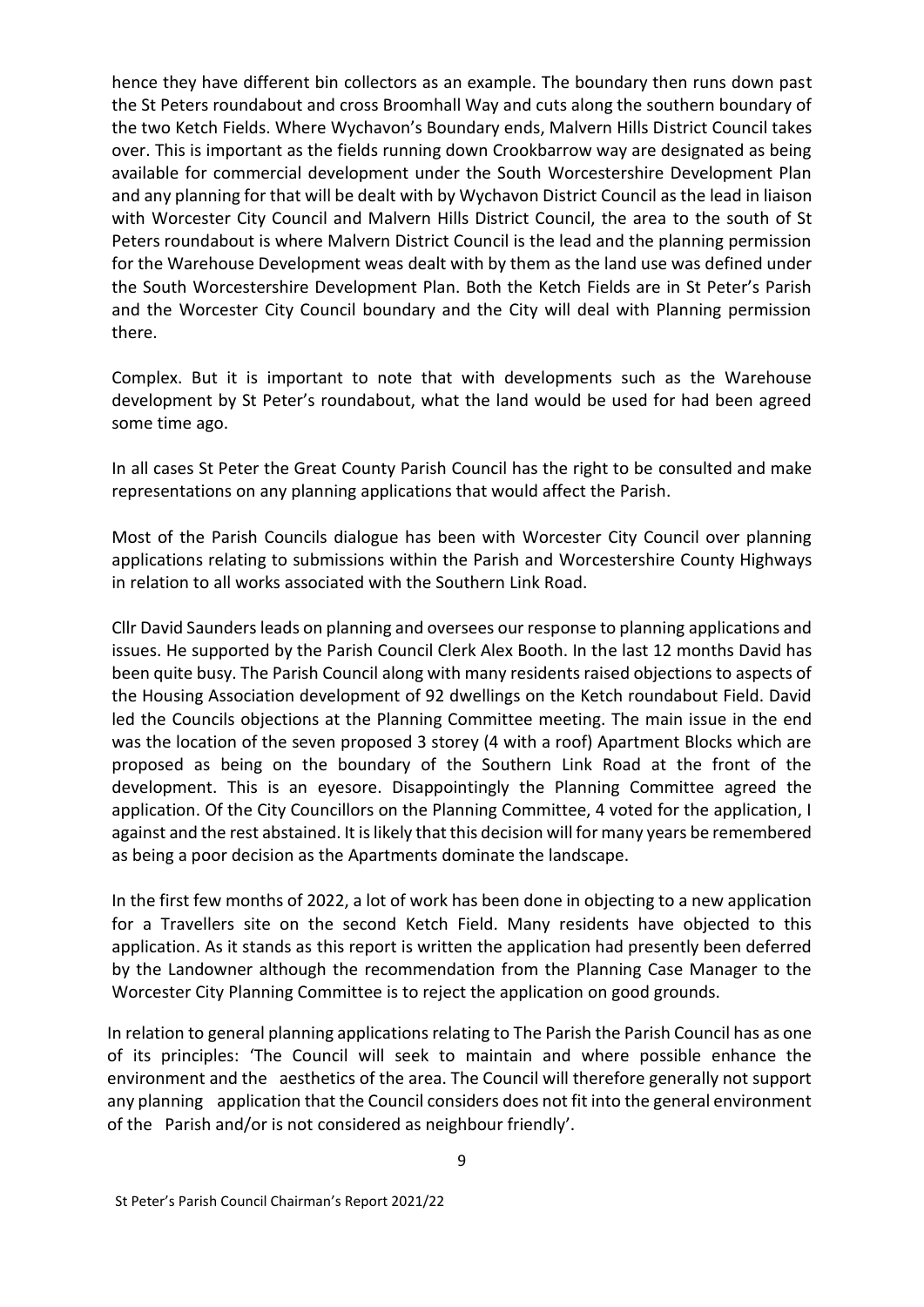David looks at all these applications to see that they meet the principle view the Parish Council wants to uphold. David's biggest frustration shared by his fellow Councillors is that there are quite a few applications where the standard of the information provided on what is proposed is poor. This does not seem to matter to the Worcester City Planning Department. It is noted that there has been in the first few months of 2022 a turnover of staff within that Department. It is hoped that the level of communication and dialogue with them improves.

In relation to the Southern Link Road Development, Cllr Roger Knight is the Parish Council's liaison with Worcestershire Highways Department. Roger is fully supported by his fellow Parish Councillors. In the period this report covers works was completed on the pedestrian bridge on Crookbarrow Way. The second pedestrian bridge which goes from Power Park over the SLR has also been completed. This second bridge necessitated a considerable amount of work in Power Park and half the Park has been re landscaped. Some of the work has been undertaken to alleviate the historical issues we have had in the park with flooding.

Now that the second pedestrian bridge has been completed the temporary pedestrian crossing at the bottom of Crookbarrow way at the entrance to the St Peters roundabout has been removed and the road altered to include a third lane to allow an easier left turn into Norton Road.

A series of works has been undertaken during April and May 2022, which includes the Carrington Bridge, changes to the road flows around the Ketch roundabout and approach roads including the A38 by the Ketch with the reinstatement of the Pedestrian Crossing. Works are also being undertaken outside the Parish at the Powick Roundabout

The work on the Southern Link Road is programmed to be completed by the summer of 2022. The work has been going on for a long time.

The Parish Council recognises that it has not always been easy for the main contractor Griffiths and the scope of the work has at times called disruptions. The Parish Councils recognises that Griffiths have done their best and have always been helpful and have contributed with improvements and support to the Parish. We thank them for their partnership and in some ways will miss them.

The Parish Council also recognises that in relation to the Southern Link Road Worcestershire County Council Highways Department have always been approachable and communicative on issues, looking to resolve and mitigate issues where possible.

One final issue that the Parish Council is looking to gey a copy of and scrutinise in depth will be the final safety report in relation to the Southern Link Road. The Parish Council has throughout the period of the development raised issues in relation to the lack of safety barriers particularly on the footpath on Crookbarrow way and the adequacy of bunds to alleviate traffic noise.

Thanks goes to Cllr David Saunders, Cllr Roger Knight and the Parish Clerk Alex Booth for their efforts in overseeing all these issues.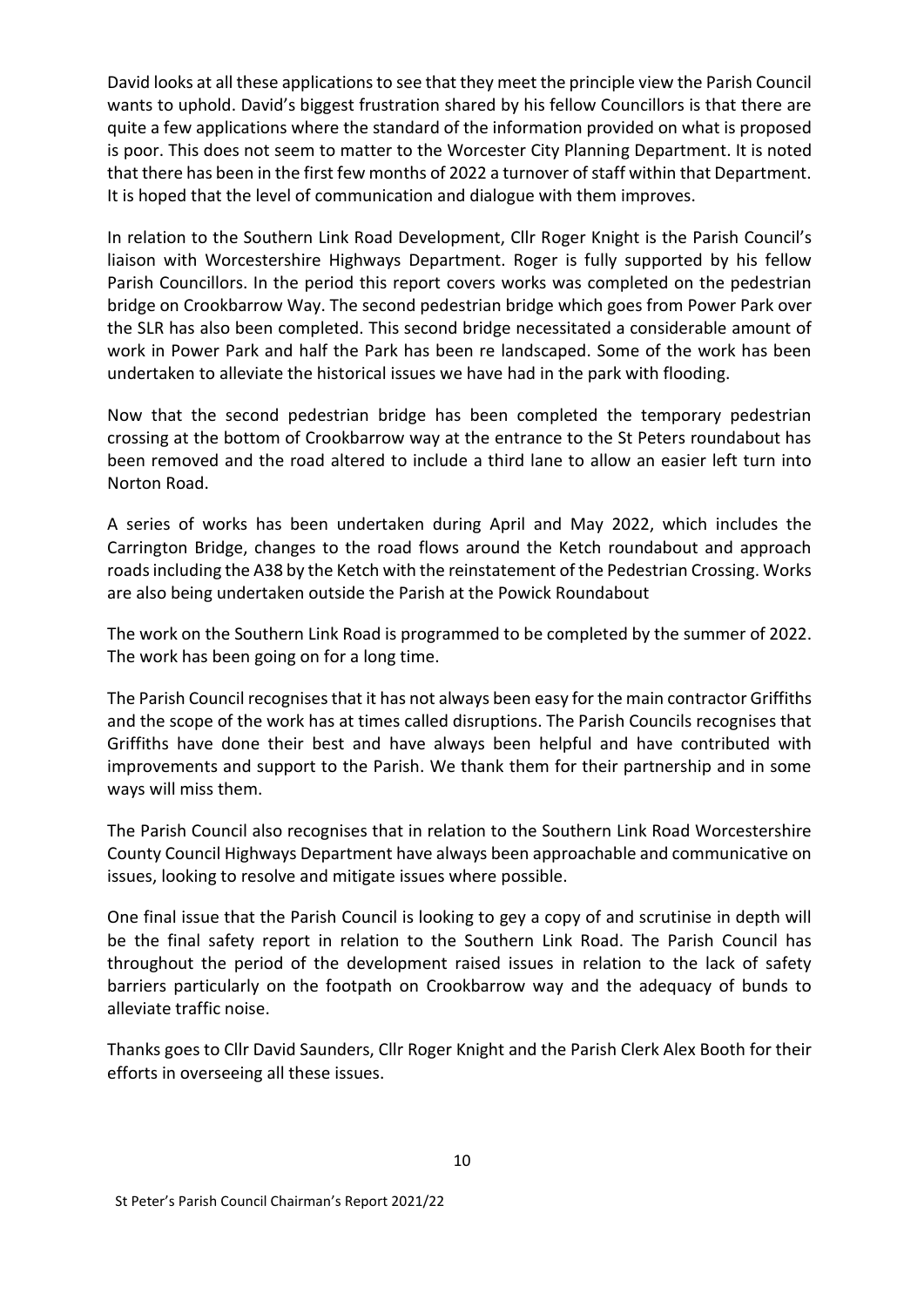# **Traffic**

The Vehicle Activated Sign (VAS) is still in place on St Peters drive. The VAS does appear to remind drivers of their speed and observations would indicate is a deterrent. The information we receive from the VAS tells us that although there are some incidents of speeding on St Peter's Drive, it does not appear to be excessive.

However now that the Southern Link Road has been dualled from the Whittington Roundabout to the Ketch Roundabout there has been a considerable increase in incidents of noisy vehicles quite often at anti-social times (early Sunday mornings), and also indications of increase in speeding incidents. It is known that the new SLR is on websites indicating routes where motor vehicles can group together and speed. The completion of the SLR is likely to increase these incidents further. Please read the passage on Police Liaison above for further information

# **St Peter's Festival**

The St Peter's Festival has over the years been delivered by the format of a Festival park based day, hosted in Power Park. The Festival takes a lot of organising and planning which starts over 6 months before the actual event.

Regrettably the park based Festival for 2020 and 2021 had to be cancelled primarily due to the uncertainty of the Covid pandemic restrictions and also works being carried out in Power Park associated with the creation of the Broomhall Way Pedway over the Southern Link Road.

The Parish Council Festival Team of the Parish Clerk Alex Booth, Festival Organiser Georgina Hopkinson and Portfolio Holder Councillor John Renshaw set about looking at options for alternative ways of having a Festival within probable Covid restrictions that were likely to be applicable. In 2021 Worcester celebrated its 400 Anniversary. It was recognised that St Peter's had a significant amount of Worcester History including its proximity to the Civil War Battlefield. The team, especially Georgina created a Heritage Trail which took residents all around the parish providing interest, knowledge and a few surprises in relation to St Peters locations and history. The Trail traversed the Parish with signs adorned with QR codes at locations with interesting information. By scanning the QR code the information related to that location was revealed. The trail proved popular and is still in place. Many thanks to Griffiths the Southern Link Road contractor whose support for the Heritage Trail made it work,

As well as the Heritage Trail, St Peters had its first Scarecrow Festival. Scarecrow Festivals have grown in popularity all over the Country over the last few years. A considerable amount of interest in the Festival was seen through Facebook. The final number of entries was a little disappointing, although the standard was high and the scarecrows were innovative. The winning scarecrow was Lion-el Messi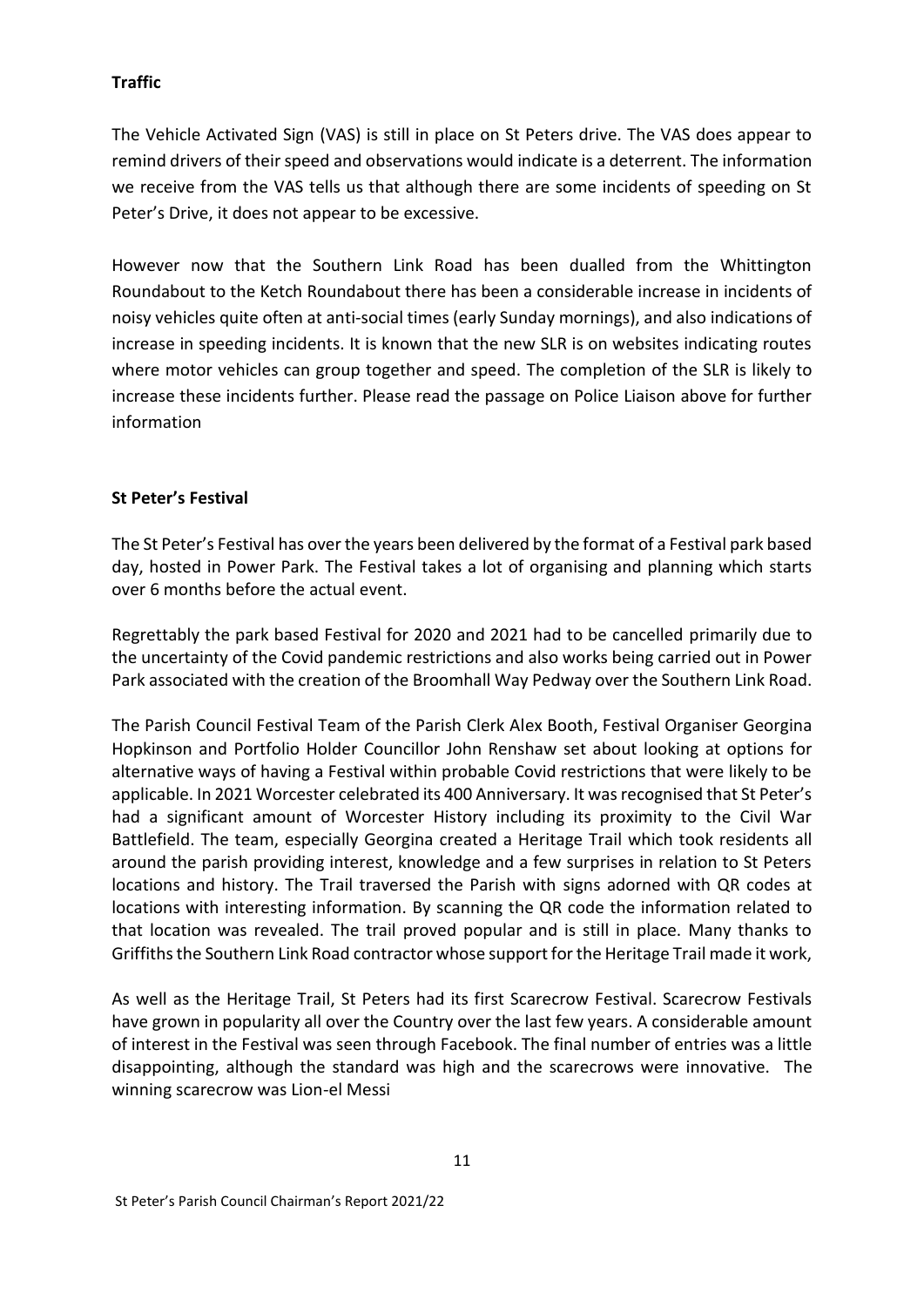Planning started Early for the 2022 Festival, with a determination that a Park Based Festival would take place. Assurances have been given by Worcestershire Highways that the work carried out in Power Park is completed and that the Park will be ready for a Festival to take place in July. Considerable work has been carried out with Worcester City's Community Engagement to ensure planning of the event and issues management are in place.

Georgina, Alex and John are working away to ensure the success of the event supported by all the Parish Councillors. The Festival Date is set for Sunday  $17<sup>th</sup>$  July 2022 between midday and 4pm. Come along, bring your families and friends and enjoy a great afternoon in your parish.

# **Community Engagement**

There are a number of community groups and activities that take place in the Parish, although activity diminished in the last two years due to the pandemic restrictions. Thankfully these groups are getting going again. The Parish Council wants to encourage these activities, but in the past has not always been proactive in that aim.

The Parish Council champion of this portfolio is our newest Councillor Angie Wycherley. The Parish Council has also in the last few years restored a grants process to deserving causes required by Community Groups.

Angie has gone about her task proactively, seeking out and making contacts with groups who serve the community. St Marks Church benefitted from her contact when they received a grant for chair moving equipment that has helped out the Brownies meetings in particular.

Acorns received a grant to go towards the purchase of equipment. The Knit and Knatter group which meets at Eden's Cafe in St Peter's Baptist Church saw Angie introduce herself and find out more about the group which includes knitting for charities.

Angie recognises that there is a lot to do to get around all the groups that are active, but is determined to find out what is happening and how the Parish Council could help.

# **Communication**

The Parish Council try's hard to communicate as mush information as it can. However, it is difficult for an organisation such as the Parish Council to provide up to date information in the fast moving social media environment we all now operate in.

In the past the Parish Council has used its own magazine Newslink published on a quarterly basis to communicate with residents. However, Newslink had by this year become an inadequate way of carrying out that communication. Why was this? Newslink was a good publication up to about 5 years ago. Communication is so fast moving now that a quarterly magazine is inadequate and very out date by the time it is published. A publication such as Newslink requires a large amount of time to ensure that the editorial content is interesting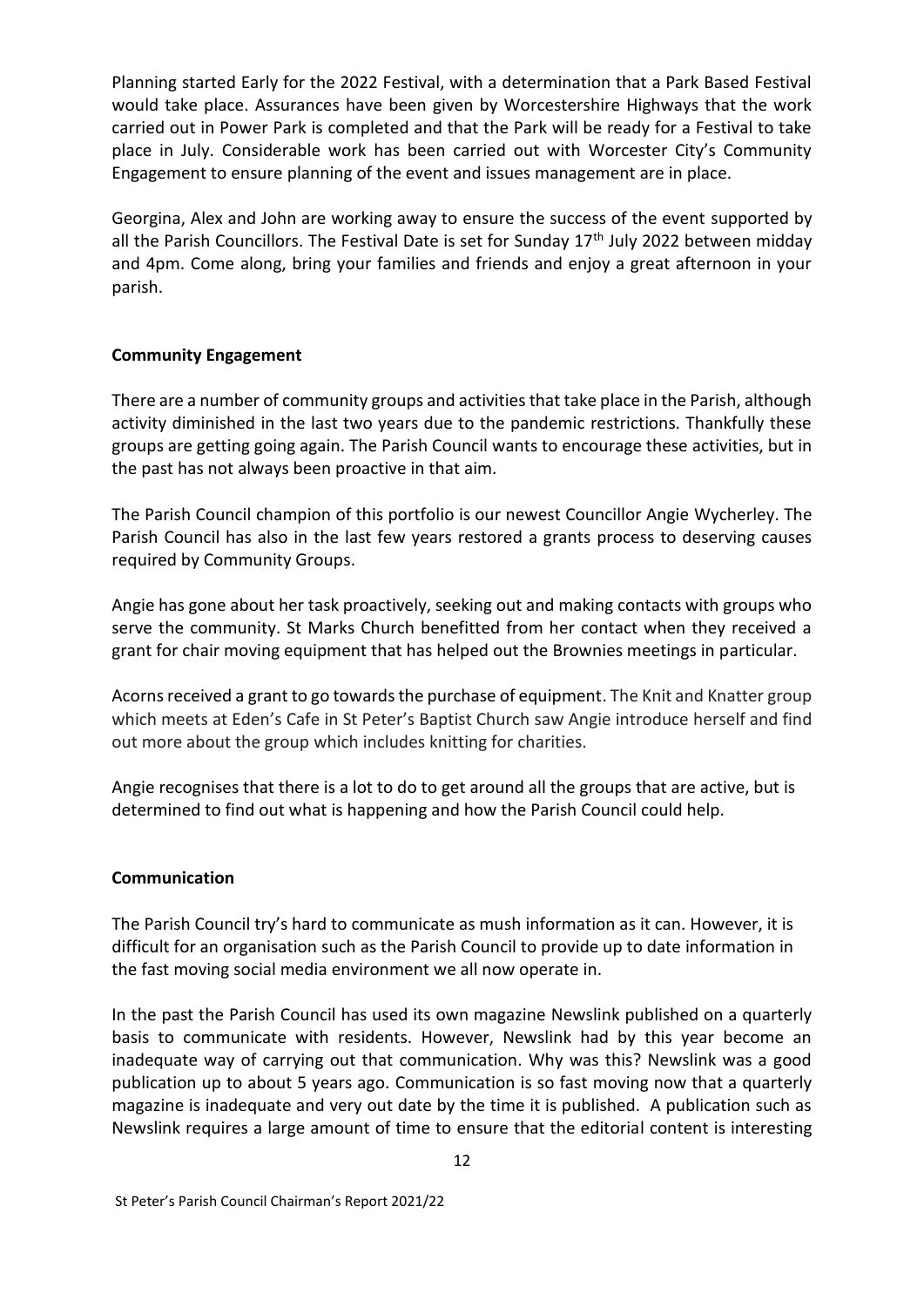and appropriate. This is time that the Parish Council have not got, along with editorial skills. Costs of printing circulation etc of such a publication have gone up considerably, whereas print advertising revenue is difficult to find. The result is costs rise and get to a level where the publication is just not viable. Regrettably the quarterly Newslink publications have now ceased. There will be an annual publication circulated to residents.

The Parish Council will be working harder at communicating. We presently use the following communication channels:

- Parish Council Meetings held 10 times a year on the second Thursday of the month in the Village Hall at 7.30p. All residents are entitled and encouraged to attend and have your say.
- On Facebook or Twitter @stpetersparishcouncil
- We also feed comments and information of interest into the St Peters Community Group Facebook page
- Email us at stpetersparishcouncilworcester@gmail.com
- Contact the clerk on email at Alexbooth45@gmail.com
- Come along and talk to your Parish Councillors at this year's St Peters Festival on Sunday 17<sup>th</sup> July in Power Park. Councillors will be available in the Information Tent or can be found walking around the site.
- Minutes, agenda's, policies and other records are available on the Parish Councils static website at e-services.worcestershire.gov.uk/My Parish

Articles relating to the parish are regularly published in the South Worcestershire Voice which continues to be a welcome source of local news and information.

# **Council Finance**

The Parish Council spent a long time discussing the sensitive issue of parish precept for 2022/2023. Costs incurred were increasing and although savings were made these were not seen to be sufficient enough to meet the income required. The budget includes the on-going costs of the Parish Warden service, continued funding for the Parish Office which supports the Village Hall and the St. Peter's Festival. Provision remains to support local groups. The Council recognises the importance of maintaining the environment in our parks and green spaces and the contribution they make to community life, residents' enjoyment and wellbeing, and therefore has made budgetary arrangements to support the parks and green spaces. The Council agreed an annual increase of £1432 in the precept which equates or 65p per month on a band D property,